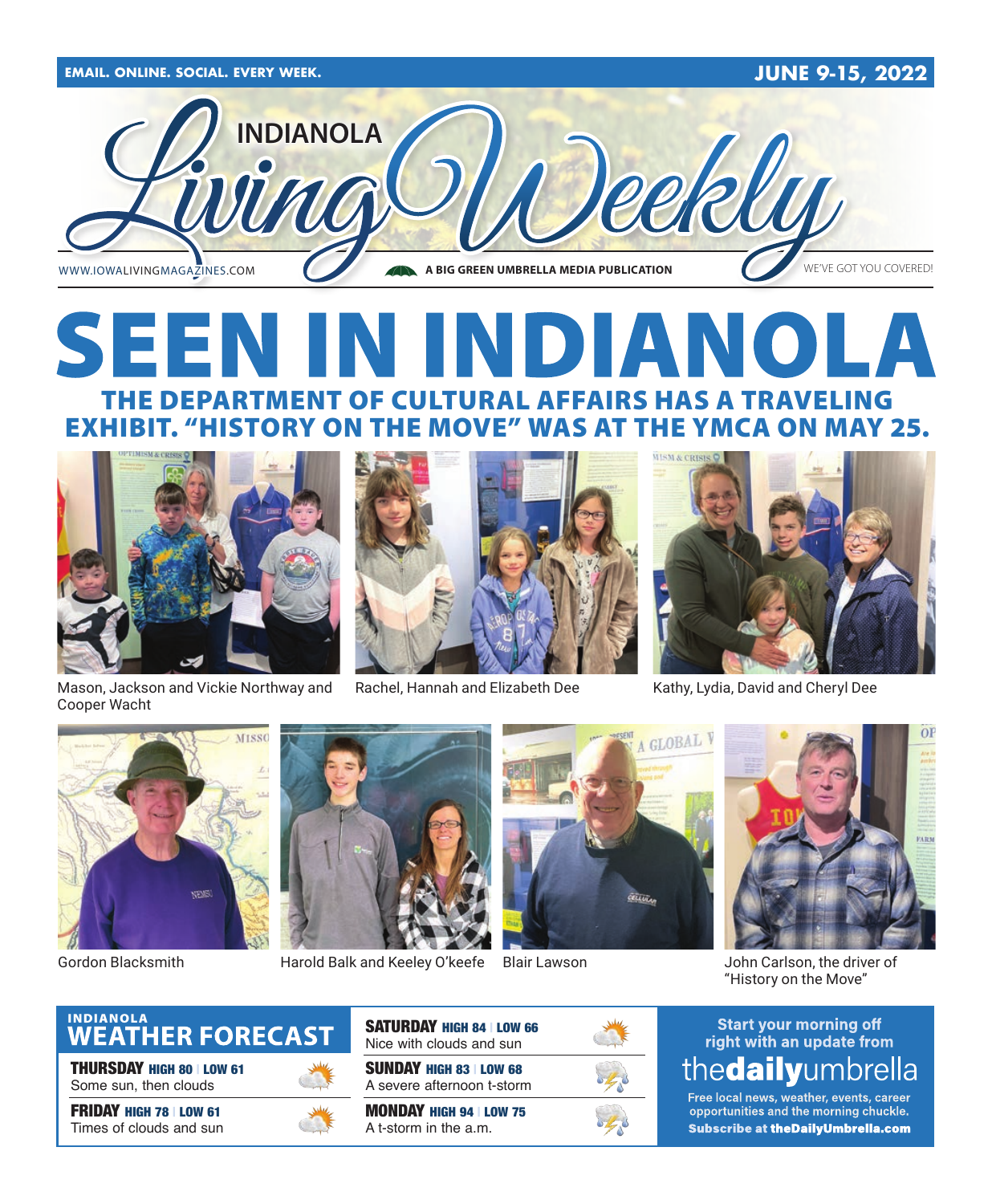

FROM THE PUBLISHER

Jolene and I have a daughter, Sara, who lives in California, a state known for beaches, surfing, sunshine, celebrities and, unfortunately, forest fires.

In her early months there, we were trading phone calls of concern about nearby fires that were seemingly a stone's throw from her apartment. As an Iowa transplant, Sara was terrified. Her California-native neighbors were not concerned. That sounded crazy to me until a friend pointed out that Californians' views on fires are no different than ours on tornadoes. Point taken.

As a child, I recall going in our front yard when a storm was brewing, looking to the sky and stretching my arms out to see if the wind would move me — until Mom would yell at me to get my you-know-what in the house. Then I would stare out the windows and watch the lightning flash and listen to the thunder pound. Eddie Rabbit wasn't the only one who loved a

rainy night. A tornado, though, is a different breed of storm. On June 28

1979, an F3 tore through our



neighborhood in my hometown of Algona. This 10-year-old was home alone and shivering under the pool table in our basement while listening to our trees uproot and every window in our home shatter. We were fortunate. Just a couple blocks away, homes were leveled.

These were the days before cell phones, and my mother was north of town at an auction. My brother was at a friend's home. My stepfather was a fireman and was at their monthly meeting. Mom frantically called me three times from a phone at the auction house, demanding that I go to the neighbor's home. I didn't. As a parent now, I can't imagine the



**WEIRE** 

Wind and fire are not just twothirds of an American band known for its kalimba sound and dynamic horn section. They are a reality in much of America. Most of us don't take them as seriously as we should, until Mother Nature slaps us in the face. With the season upon us, we are reminded of how swift and significant these storms can be.

Have a great week, and thanks for reading.  $\blacksquare$ 

#### **Shane Goodman**

President and Publisher



Big Green Umbrella Media shane@dmcityview.com 515-953-4822, ext. 305

**INDIANOLA** )eekly

**A publication of Big Green Umbrella Media, Inc.** 8101 Birchwood Court, Suite, D, Johnston, IA 50131 [www.iowalivingmagazines.com](http://www.iowalivingmagazines.com)



**News contact** Tammy Pearson 515-953-4822, ext. 302 [tammy@iowalivingmagazines.com](mailto:tammy@iowalivingmagazines.com)

**Advertising contact** Kristine McDonald 515-975-3543 [kristine@iowalivingmagazines.com](mailto:kristine@iowalivingmagazines.com)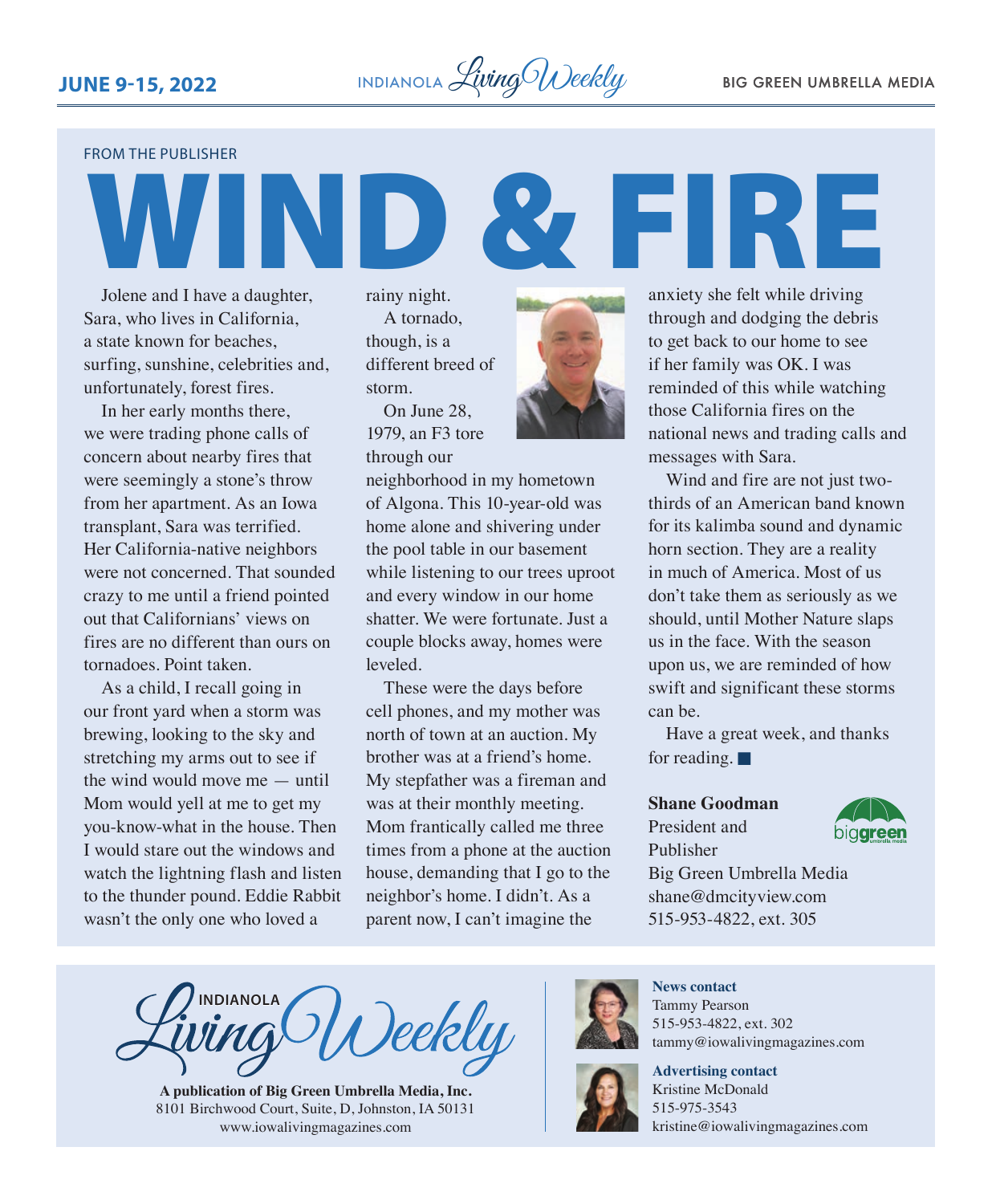

# MINIATURE ONE-ROOM SCHOOLHOUSE ON DISPLAY

Mt. Hope is exhibiting a one-room schoolhouse miniature every Sunday in June from noon to 4 p.m. The miniature is the work of Kim O'Brien of Clive, and the exhibit is being curated by a local chapter of Questers — an organization dedicated to preservation, restoration and education. Admission is free, with donations to Mt. Hope preservation efforts appreciated. Mt. Hope is among the buildings at the Warren County Historical Village, 1300 W 2nd Ave., Indianola. ■

# INDIANOLA CLASSIC CAR & TRUCK SHOW AND SHINE

Car show season is beginning, and you won't want to miss the 11th annual Indianola Classic Car & Truck Show and Shine events on June 25, July 23, Aug. 27 and Sept. 24, 4-7 p.m., at the TruBank parking lot, 1901 W. Second Ave., Indianola. There will be music, homemade food, pop/ water, Kids' Pick, Wife's Pick, door prizes and 50/50 drawings. There is no entry fee. Proceeds go to St. Jude's Children's Hospital. 

# ELKS HOLD FLAG CEREMONY

Indianola Elks Lodge #2814 will be hosting its annual Flag Ceremony at their lodge, 110 W. Ashland Ave., on Flag Day, Tuesday, June 14 at 6  $p.m.$ 

# FRIDAY NIGHT LIVE SUMMER CONCERTS

Mark your calendars now for the Friday Night Live Summer Concerts at Memorial Park, 602 N. G St., Indianola. You'll want to grab your family and friends and enjoy live music while your kids are entertained by the park facilities. Gates open at 6 p.m. A band plays 7-9:30 p.m. Beverage garden and food vendors will be available. Cost is \$5 for adults and children 11 and older. Children 10 and younger are admitted for free. For more information, visit [IndianolaChamber.com.](http://IndianolaChamber.com) Bands are:

- **June 10:** Train Wreck
- **June 24:** Past Vertical
- **July 8:** Final Mix  $\blacksquare$

**WE WILL RUN YOUR INDIANOLA NEWS ITEMS FOR FREE** Email your news by Tuesday at 5 p.m. to: [tammy@iowalivingmagazines.com](mailto:tammy@iowalivingmagazines.com) or call 515-953-4822, ext. 302

## IHS SPORTS SCHEDULES

#### **Thursday, June 9**

|                              | 11:30 a.m. Baseball: JV 2 Double<br>Header @ Urbandale         |
|------------------------------|----------------------------------------------------------------|
| 4 p.m.                       | Softball: JV 1 @ Ottumwa                                       |
| 7 p.m.                       | Softball: Varsity @ Ottumwa                                    |
| <b>Friday, June 10</b>       |                                                                |
| 10 a.m.                      | <b>Baseball: JV 2 Double</b><br>Header @ Newton                |
| 4 p.m.                       | Softball: JV 1 vs. Newton                                      |
|                              | 5:30 p.m. Baseball: Varsity Double<br>Header vs. Newton        |
|                              | 5:30 p.m. <b>Softball:</b> Varsity Double<br>Header vs. Newton |
| <b>Saturday, June 11</b>     |                                                                |
| 10:30 a.m. Softball: Varsity |                                                                |
|                              | Tournament @ Davenport<br>West                                 |
| <b>Monday, June 13</b>       |                                                                |
|                              | 5:30 p.m. Baseball: JV 1 vs. Norwalk                           |
|                              | 7:15 p.m. <b>Softball:</b> Varsity vs. Norwalk                 |
|                              | 7:30 p.m. Baseball: Varsity vs.<br>Norwalk                     |

#### **JOKE OF THE WEEK**



*What's the best smelling insect? A deodor-ant!*

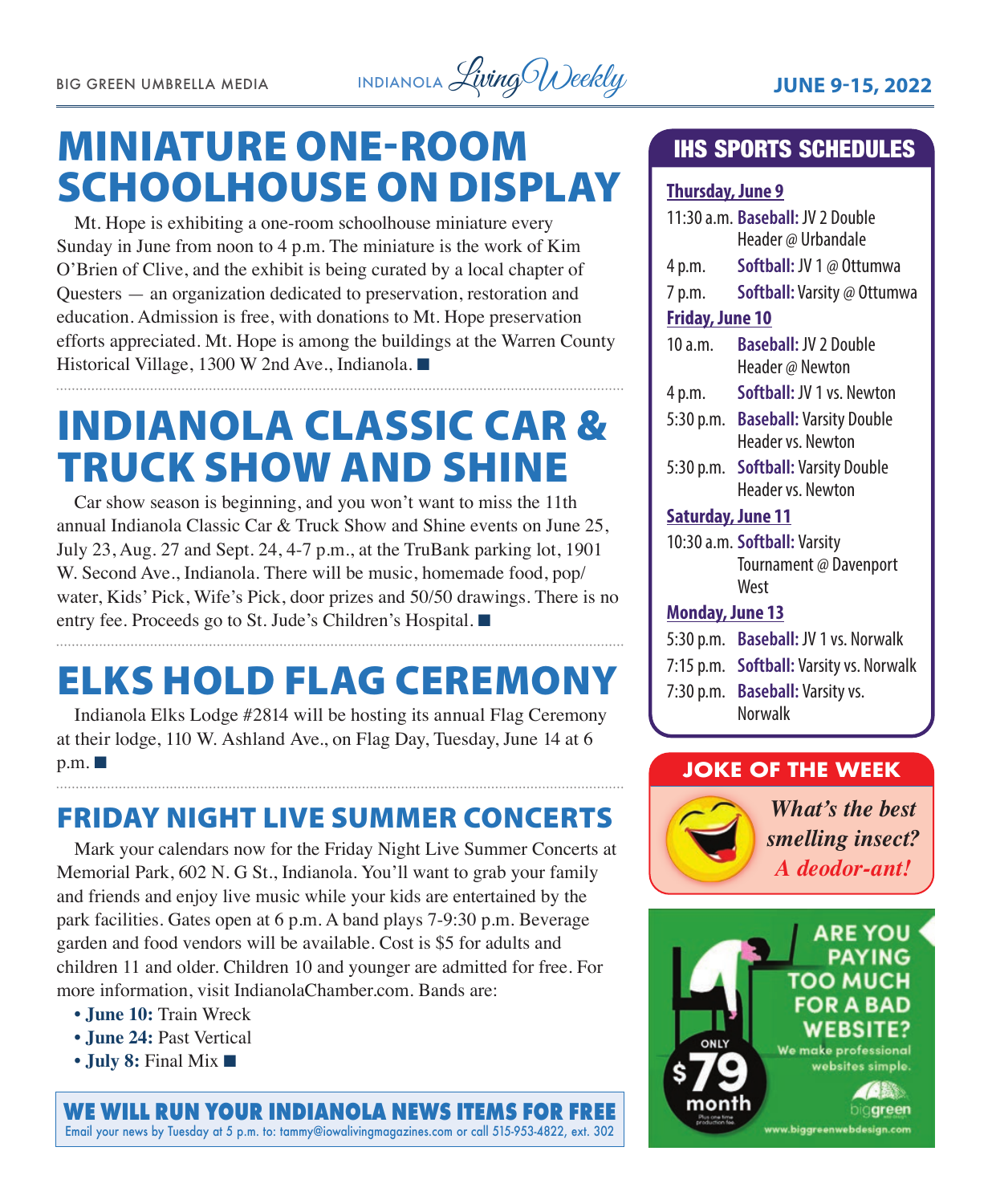

# FUNERAL NOTICES

*Funeral notices can be emailed to tammy@iowalivingmagazines.com and run for free.*

#### **JEFFREY 'JORGY' TODD JORGENSEN**

Jeffrey "Jorgy" Todd Jorgensen, 54, died unexpectedly from a heart attack May 29, 2022, at Methodist Hospital in Des Moines. Jeff was born on May 31, 1967, to Karen M. Berndt-Jorgensen and Robin Jorgensen in Green Bay, Wisconsin. He graduated from Indianola High School then studied at Drake University. He worked for Principal Financial Group as a financial analyst.

Jeff had many hobbies, passions and skills. He enjoyed hot air ballooning and helped crew some hot air balloon events in Indianola. One of his greatest passions was music, starting from an early age when he played the bass in orchestra, to being a music DJ for special events.

He is survived by his sisters, Tracy (Mike) Golwitzer and Kelly Jorgensen; nieces and nephews; and a host of extended family and friends. He is preceded in death by his parents.

A celebration of life will be 1-5 p.m. on Sunday, June 19 at Baratta's Forte Banquet & Conference Center, 615 Third St., Des Moines. Donations can be made to the family at the celebration of life or mailed to Tracy Golwitzer c/o Overton Funeral Home, 501 W. Ashland Ave., Indianola.

#### **DALE JOHN GAVIN**

Dale John Gavin, 89, died May 31, 2022, at the Des Moines VA hospice after suffering from complications of cancer. After high school, Dale joined the Army and served in the Korean War. In 1955, he married Patricia (Patty) Miller.

Dale worked for Pittsburgh Des Moines Steel for 10 years. One of his projects was the St. Louis Arch. He and Patty operated Gavin TV and Appliance for 57 years. He also owned and operated school buses for more than 40 years. He served as volunteer fire chief for 28 years. Dale and others

were responsible for starting St. Mary's Volunteer Fire Department in the 1970s. He was also awarded a medal on the 50th anniversary of the Korean War from the South Korean Government Ambassador in Des Moines and the Ambassador of Peace medal in a ceremony in South Korea. Dale was involved in his community including the American Legion and Immaculate Conception Catholic Church. In addition, he served as an emergency first responder and unofficial tornado chaser.

He is survived by his wife; five children, Pam Gavin, Cathy (Scott) Wiegert, Tim (Mary) Gavin, Beth (John) Manley and Alan (Emily) Gavin; nine grandchildren; six great grandchildren; and seven brothers.

A funeral mass was held on Tuesday, June 7 at Immaculate Conception Catholic Church in St. Marys. Memorial contributions can be sent to Saint Mary's Fire Department, P.O. Box 95, St. Marys, IA 50241 or [Gofundme.com/the](http://Gofundme.com/the-battle-is-on-for-aj-sean) $b$ attle-is-on-for-aj-sean.

#### **NORMA LOUISE MCKINNEY**

Norma Louise McKinney, 91, died June 2, 2022, in Des Moines. Services were June 8 at Overton Funeral Home in Indianola. Memorials may be made to Kiya Koda Humane Society in her name.

Norma is survived by her children, Martin McKinney, Karen (Brad) Stouwie and Marcia (Duane) VanDike; five grandchildren and six great-grandchildren. She is preceded in death by her husband, Earl.  $\blacksquare$ 





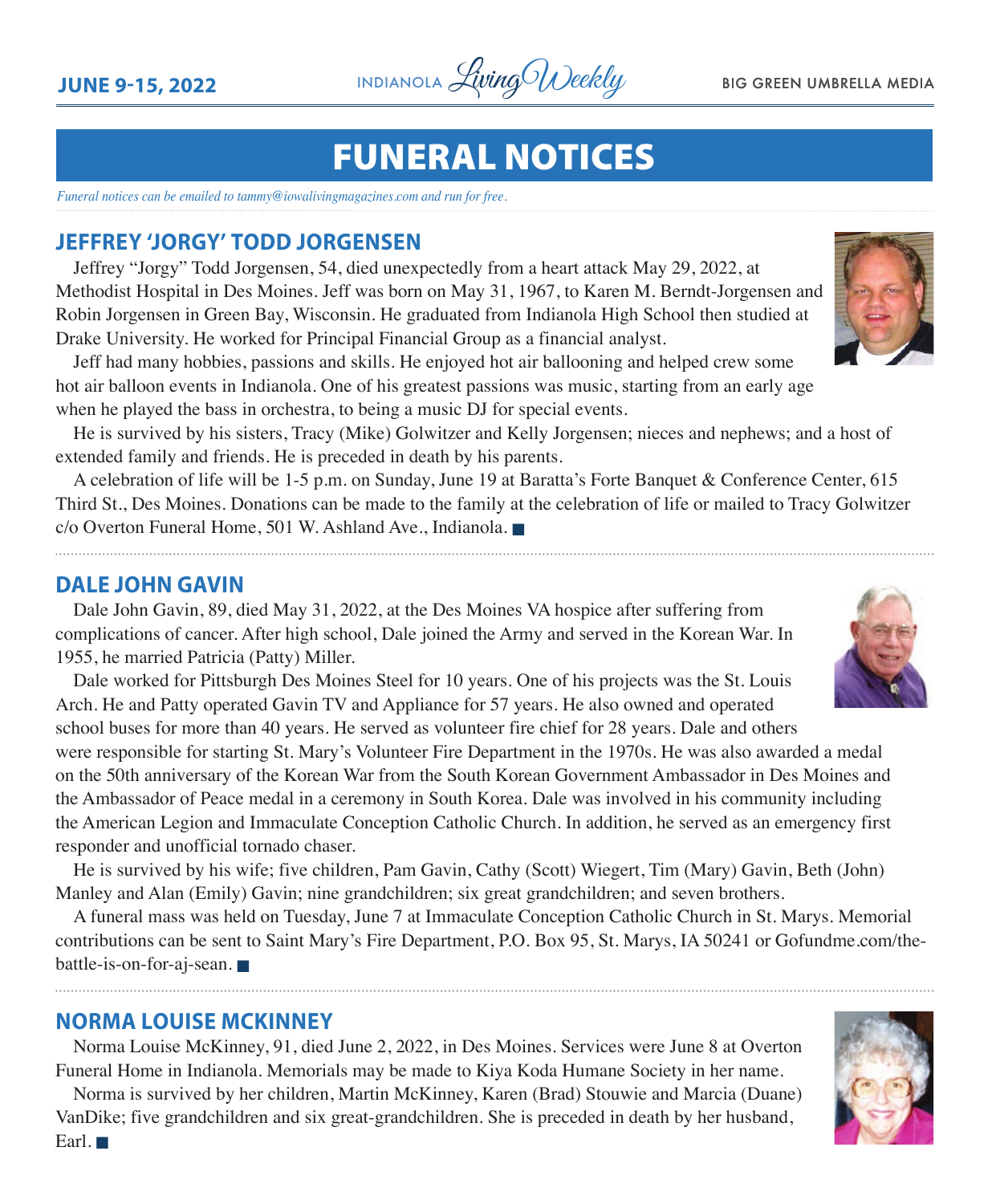BIG GREEN UMBRELLA MEDIA **INDIANOLA** Living Weekly **JUNE 9-15, 2022** 

# FUNERAL NOTICES

*Funeral notices can be emailed to tammy@iowalivingmagazines.com and run for free.*

#### **ROBERT E. HOSKINSON JR.**

Robert E. Hoskinson Jr., 76, died June 3, 2022, in Oskaloosa. Robert was born in Creston and graduated from Creston High School in 1964. He majored in English at Simpson College and was a member of the Lambda Chi Alpha fraternity. He received a



master's degree in 18th century British literature from the University of North Carolina at Chapel Hill and a master's degree in social work from the University of Iowa. Robert married Marilyn Trotter in 1970. Throughout his life, he worked in many different roles, including assistant dean of students at Simpson College, resident advisor at Grinnell College, and a human service professional in multiple health settings and nursing homes throughout the state. Robert was an accomplished musician and poet. He was a member of various jazz trios and quartets.

Robert is survived by his wife; children, Tabitha (Barry) Blessing and Ben (Mindy) Hoskinson; sister; four grandchildren and many nieces and nephews. He is preceded in death by his brother.

Services will be at 11 a.m. on Saturday, June 11 at Overton Funeral Home in Indianola, with visitation one hour prior. Memorials may be made to Mahaska County Pheasants Forever in his name.  $\blacksquare$ 

#### **ORA LORENE 'TIG' TIGNER**

Ora Lorene "Tig" Tigner, 61, died May 30, 2022, in Des Moines. Services were on June 2 at Overton Funeral Home in Indianola. Lorene is survived by her siblings, Andy (Diane) Curnes, Jennie Beery and Teresa (Michael) Lytle; niece, Katlyn (Nick Strasser)



England; nephew Tristin Lawrence and her fur baby Lucky. She was preceded in death by brothers Richard Walton and Randy Allen. Memorials may be given to the family in her name. To sign an online condolence, visit [www.](http://www.overtonfunerals.com)  $overto$ funerals.com.  $\blacksquare$ 

# INDIANOLA PUBLIC LIBRARY ACTIVITIES

**• Tuesday, June 14**, 6:30-7:30 p.m.: Supersized Art for the whole family. Enjoy making art projects on a super-sized scale. This program is designed for children and accompanying adults. Please plan to attend and be engaged with your child at this program. This activity will be messy so dress accordingly.

**• Tuesday, June 14**, 6:30-7:30 p.m. Bingo for adults. Play bingo at the library for your chance to win a prize. BYOB, beer and wine only.

**• Wednesday, June 15**, 6:30-7:30 p.m. Geocaching for adults. Wear your walking shoes for this geocaching adventure. We will meet at the library to choose a route to local geocache spots. Downloading the Geocaching app is encouraged but not required. We make every effort to ensure our programs can be enjoyed by all. If you have any concerns about accessibility or need to request specific accommodations, please contact us.

**• Friday, June 17**, 5:30-7:30 p.m. Laser Tag of teens (grades 6-12 only). Registration for this event will close on June 16 at 5:30 p.m. Play in 20-minute rounds. Pizza and games provided before and after laser tag rounds. Wear dark, comfortable clothing. Registration requested. Food allergies warning: We cannot guarantee that food served at this program has not come into contact with tree nuts, soy or other allergens.

**• Saturday, June 18**, Splash and Story for kids and families. Join Janis at the Indianola Aquatic Center, 714 W. Detroit Ave., for this special edition of Tot Splash Time. Come at 10:30 a.m.with the interactive storytime to begin at 11 a.m. Then stay after for some exclusive time with your toddler. Swimsuits required. This program is designed for childrn and accompanying adults. Please plan to attend and be engaged with your child at this program.  $\blacksquare$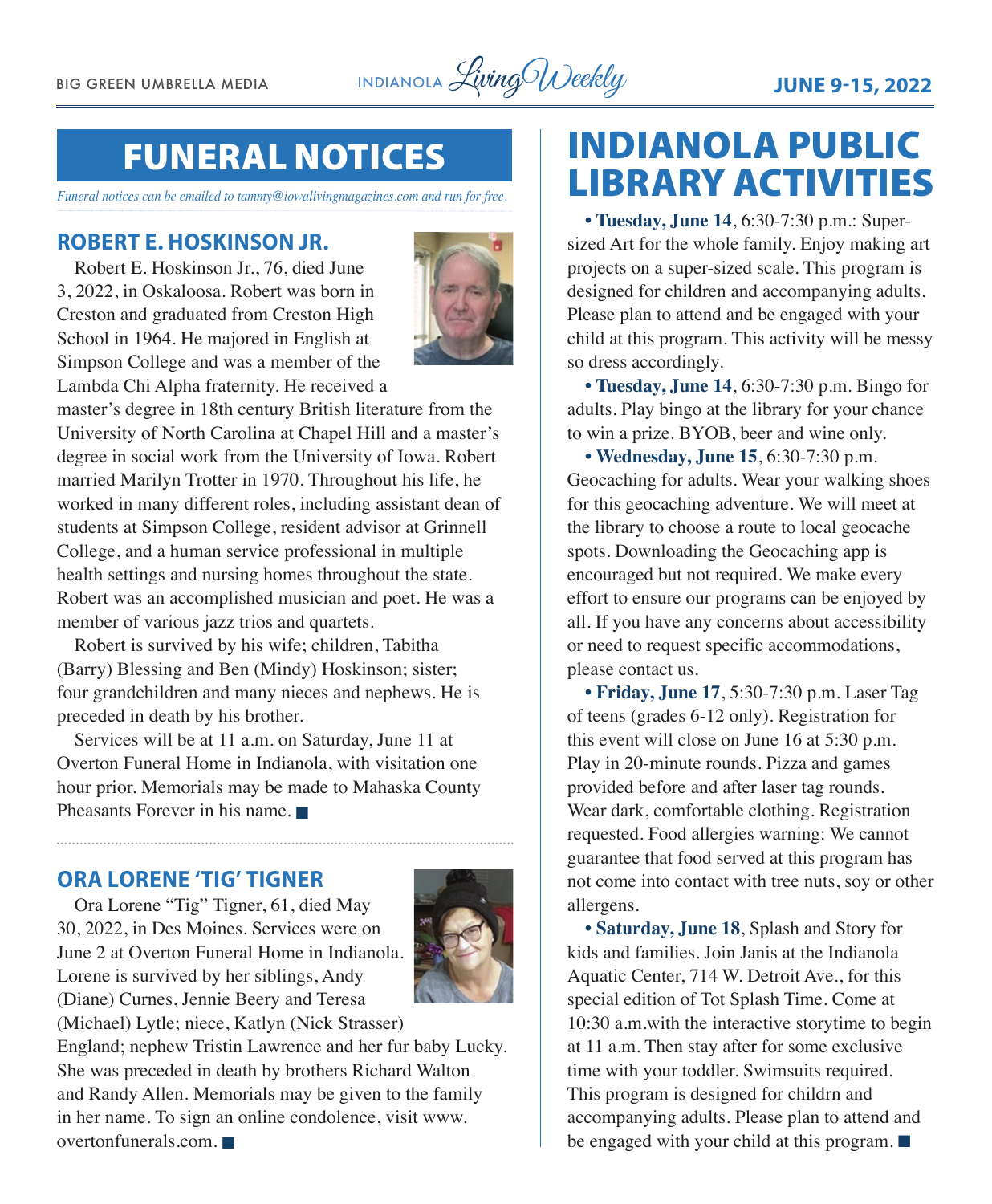

#### **EVENTS IN THE AREA EMAIL YOUR EVENT INFORMATION TO<br>TAMMY@IOWALIVINGMAGAZINES.COM**

### ON STAGE

#### ACTORS, INC. - AMES COMMUNITY THEATER

**120 Abraham Drive, Ames actorsinc.org** June 9-11, 17-18, 24-26: "Legally Blonde"

#### CLASS ACT PRODUCTIONS

**201 First Ave. S., Altoona captheatre.org** June 3-5, 10-12: "Into the Woods Jr."

#### DES MOINES PERFORMING ARTS

**Des Moines Civic Center, Cowles Commons, Stoner Theater, 221 Walnut St., Des Moines**

June 9-12: "Pieces of My Heart" choreopoem in partnership with choreographer Sonia Dawkins at the Stoner Theater



June 10-12:

"Riverdance" at the Des Moines Civic Center

#### DES MOINES PLAYHOUSE

#### **831 42nd St., Des Moines dmplayhouse.com**

June 19 - July 2: "Buffalo Women: A Black Cowgirl Musical Dramedy" co-produced by Pyramid Theatre Company and The Playhouse

## TALLGRASS THEATRE COMPANY

#### **2019 Grand Ave., Suite 100, West Des Moines tallgrasstheatre.org**

June 16-18: Summer Concert Series "Into the Woods" at Jamie Hurd Amphitheater, 4100 Mills Civic Parkway, West Des Moines

## **CONCERTS**

#### JASPER WINERY SUMMER CONCERT SERIES

**Thursdays, 6-9 p.m. Jasper Winery, 2400 George Flagg Parkway, Des Moines**

Enjoy drinks, food trucks and free entertainment. Guests may bring their own food and are encouraged to

bring lawn chairs and blankets. Visit jasperwinery. com for details.

- June 9: Pianopalooza Band
- June 16: The Maytags
- June 23: Damon Dotson Band
- June 30: The Nadas
- July 7: Dueling Guitars featuring Brian and Brad
- July 14: Dirty Rotten Scoundrels
- July 21: Brazilian 2wins
- July 28: Dazy Head Mazy
- Aug. 4: Final Mix

#### MUSIC UNDER THE STARS

**June 12, 19, 26, July 3 and 10, 7-8:30 p.m. West Capitol Mall (rain location is Drake Fine Arts Center)**

Every summer since 1947, Music Under the Stars has entertained central Iowans of all ages with free band concerts on Sunday evenings in the shadow of the Capitol. This season marks the 75th anniversary of the concerts. Admission is free. Featured guests are: June 12, vocalist Jackie Schmillen; June 19, vocalist Scott Smith; June 26, vocalist Max Wellman; July 3, vocalist Gina Gedler; July 10, vocalist Tina Haase-Findlay. For more information, visit www. musicunderthestars.org.  $\blacksquare$ 

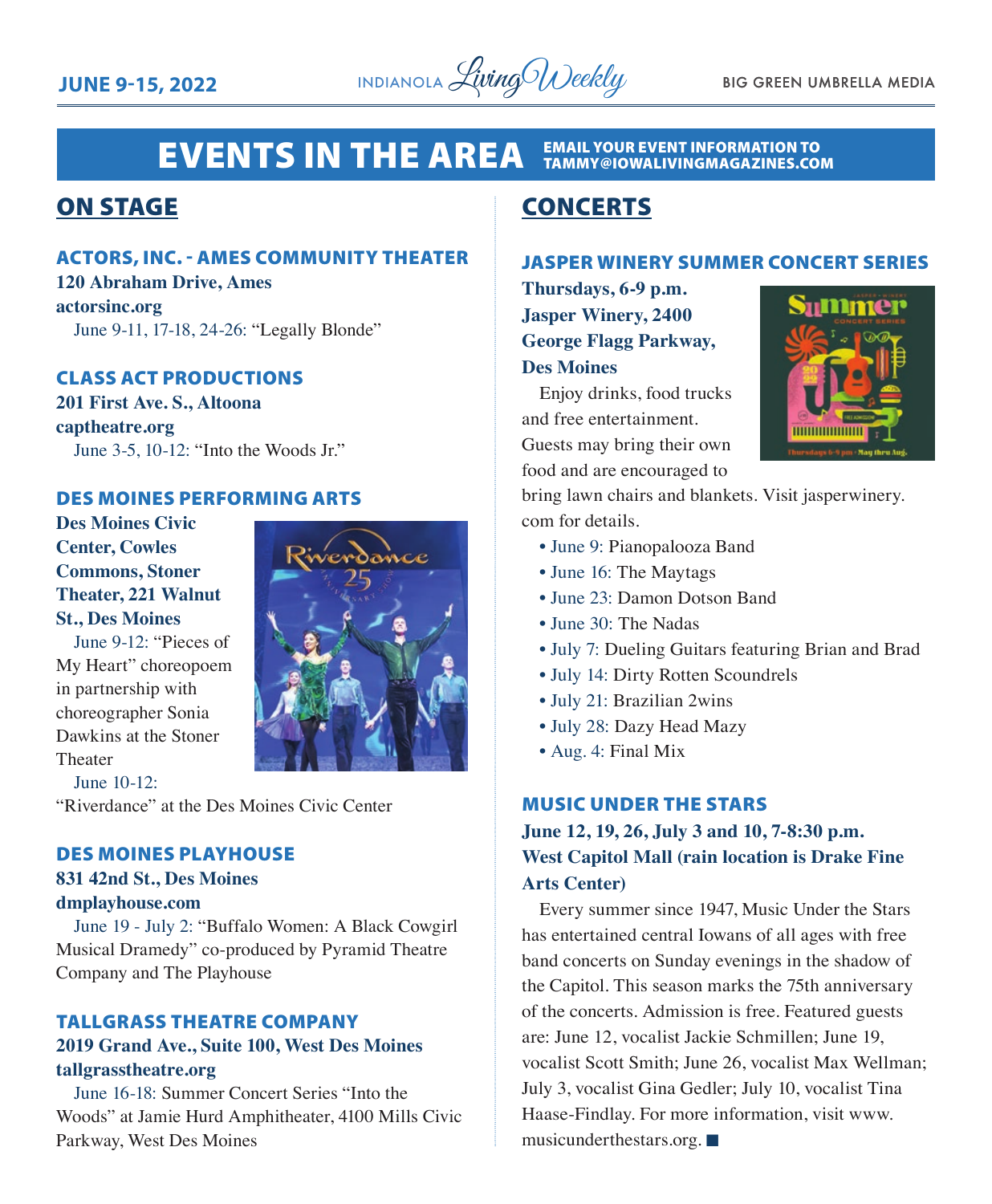#### RECIPE

# SAVOR THE FLAVORS OF SUMMER

*(Family Features)* Bringing your family together for a meal that tastes like summer is what the season is all about. If you're spending an evening firing up the grill, flipping on the oven, forming a homemade salad or anything inbetween, the time spent together enjoying warm weather flavors is what everyone truly craves.

Your next backyard meal can start with a flavor infusion from Newman's Own Garlic Vinaigrette & Marinade, a versatile option that can be tossed with salads or added to proteins before cooking. Made with premium ingredients and a special blend of herbs and spices, it sets itself apart by mixing garlic into the dressing in four different forms – minced, powder, granulated and chopped – to deliver a delightfully bold and zesty flavor with every bite.

If hot weather means lighter fare is on the menu, this Mediterranean Orzo Salad can be ready in mere minutes. Just toss together a handful of tantalizing ingredients for a simple bite of summer that's perfect as a meatless meal or al fresco side dish. Or you can turn it into a quick weeknight dinner by adding cooked chicken, shrimp or a protein of your choice.  $\blacksquare$ 



# MEDITERRANEAN ORZO SALAD

**Servings:** 4

2 cups cooked orzo

2 mini cucumbers, thinly sliced 3/4 cup cherry tomatoes, quartered 1/2 cup canned chickpeas, drained and rinsed 1/2 cup arugula 1/4 cup pitted Kalamata and green olives, cut in half 1/4 cup crumbled feta cheese 1/3 cup Newman's Own Garlic Vinaigrette & Marinade, plus additional for serving (optional)

In large bowl, combine orzo, cucumbers, tomatoes, chickpeas, arugula, olives and feta cheese. Toss with vinaigrette.

Serve with additional vinaigrette, if desired.

# Start your morning off right with a free subscription to thedailyumbrella

FREE local news, weather, events, career opportunities and the morning chuckle.